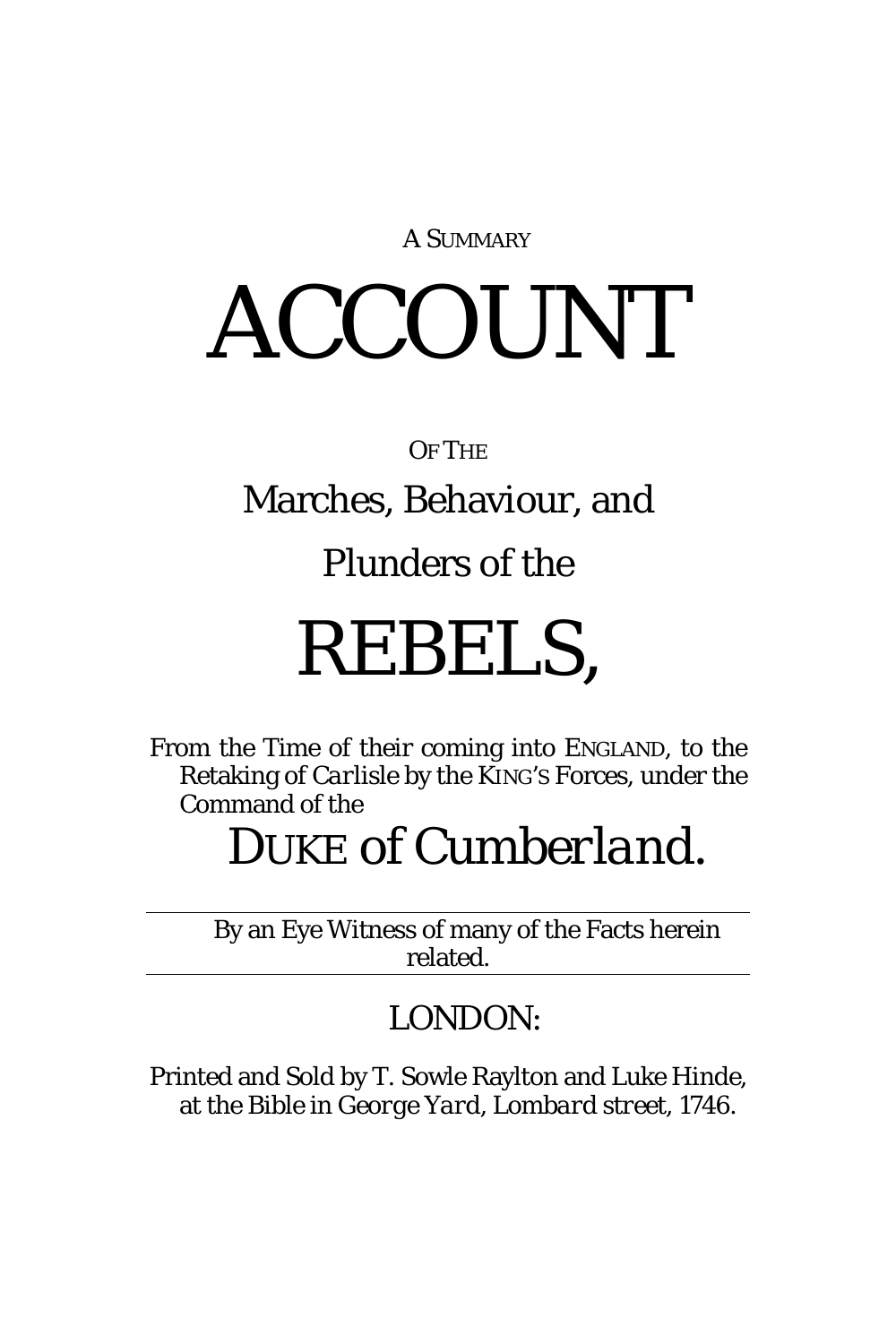#### A SUMMARY

# ACCOUNT

#### OF THE

### REBELS.

HE Rebels having march'd out of *Scotland,* came on the 10th of *November* 1745, before *Carlisle,* reporting they were Twelve Thousand THE Rebels having march'd out of *Scotland,*<br>came on the 10th of *November* 1745, before<br>*Carlisle,* reporting they were Twelve Thousand<br>strong, and that five or six Thousand more would follow them in a few Days: But, being number'd at *Emont-bridge*, they were found to be but about six Thousand.

They immediately sent a threatning Message, that in case the City was not surrender'd within three Days, it should be lay'd in Ashes, (tho' at the same Time the Rebels were not furnish'd with any Mortars or large Cannon.

The Soldiers and Militia, within the City, behaved with Courage and Loyalty, and, for. two or three Days fir'd their Cannon so briskly, that the Rebels began to despair of taking it, and march'd away towards *Brampton:* But, suddenly turning back again, they openly declar'd *They were invited to Return*; and, *that the City should be surrender'd up to them*; which accordingly proved true: For, to the great Surprize of Multitudes of Loyal Subjects, both in the Towns and Country, the City and Castle, with all the Cannon, Magazines, and much Treasure, were shamefully surrender'd up on the 16th of *November*, tho' not one Piece of Cannon had, by the said Rebels, been fir'd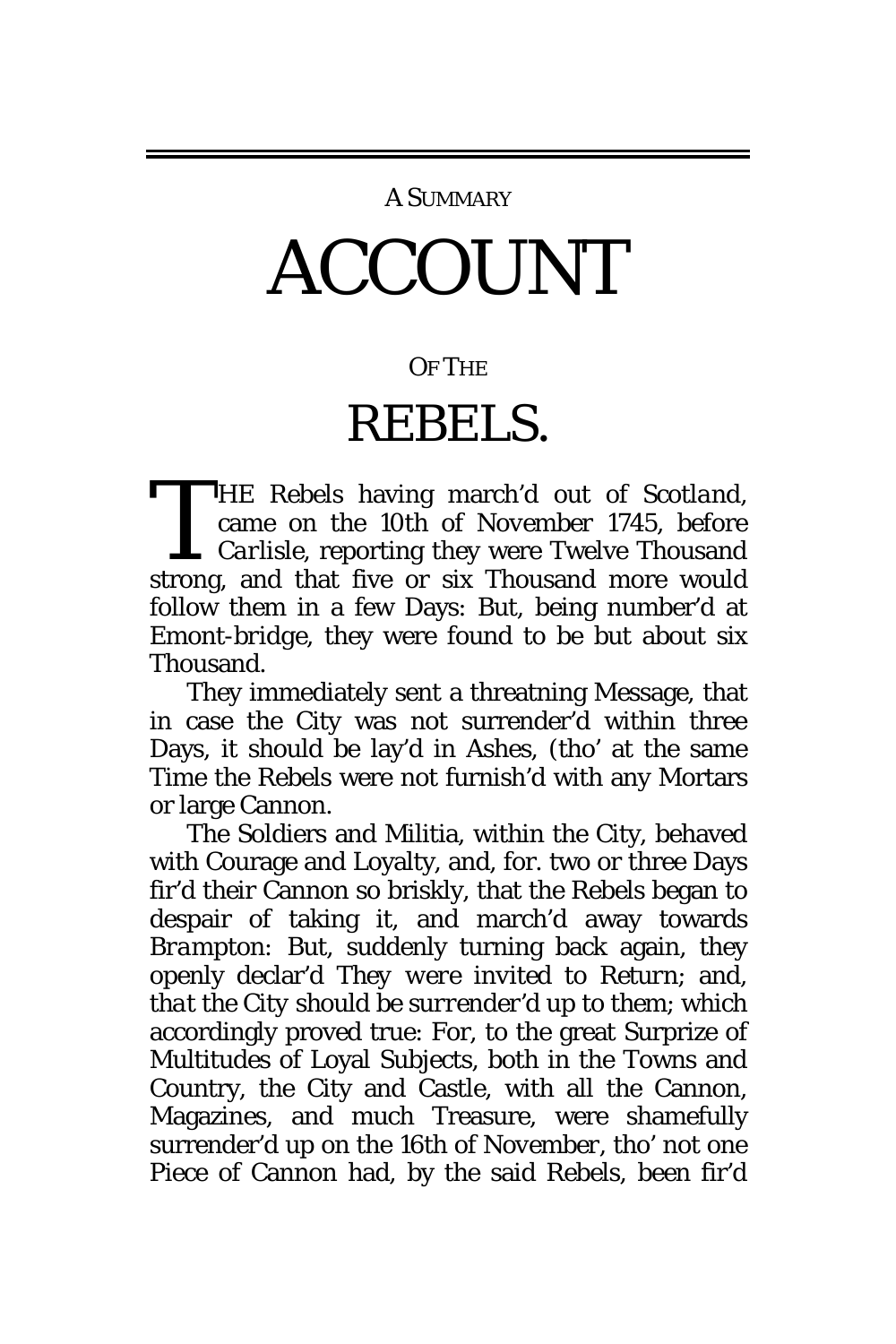against it.

Having thus obtain'd Possession of the City, *&c.* they remain'd there a few Days; and then, flush'd with Success, march'd their Army into *Penrith* on the 18th, 19th, 20th, and 21st of *November,* (leaving only about one Hundred to guard the City) where they boasted of their Num*bers, and said, They were not afraid of* WADE, *and his Army*; *They came to free the Nation from Debts and Taxes, to give Liberty of Conscience to all*. *Societies, and to establish the Constitution of the Kingdom upon a lasting and happy Foundation*; not doubting but they should be at *London* by *Christmass,* without having Occasion *to draw a Sword,* where they would have great Rejoycings on Account of their Prince.—Inviting the Country to join them. All this was look'd upon as *Delusion,* and scarce one Man in the Counties of *Cumberland* and *Westmorelahd* adher'd to them.

From *Penrith* the Rebels march'd on the 23d of *November,* and so proceeded through *Westmoreland, Lancashire, Cheshire*, and even to *Derby* where the brave DUKE of *Cumberland* obstructing their farther Progress, oblig'd them precipitately to Retreat the same Way they had come.

In the mean while, of the Hundred Rebels who were left in *Carlisle,* Nineteen came to *Penrith* the 28th of *November,* and from thence went to *Lowtherhall,* (the Seat of Lord LONSDALE) intending to collect the King's Dues from, the County: But the Steward being appris'd of their Intention, rais'd Men and Arms, and pursu'd them so sharply, that while they were breaking open the Locks, and plundering the Hall, they valiantly attack'd 'em, and took Ten of them Prisoners, whom they sent to the adjacent County Jails, and the others were forc'd to wade through deep Water to make their Escape, leaving their Horses; but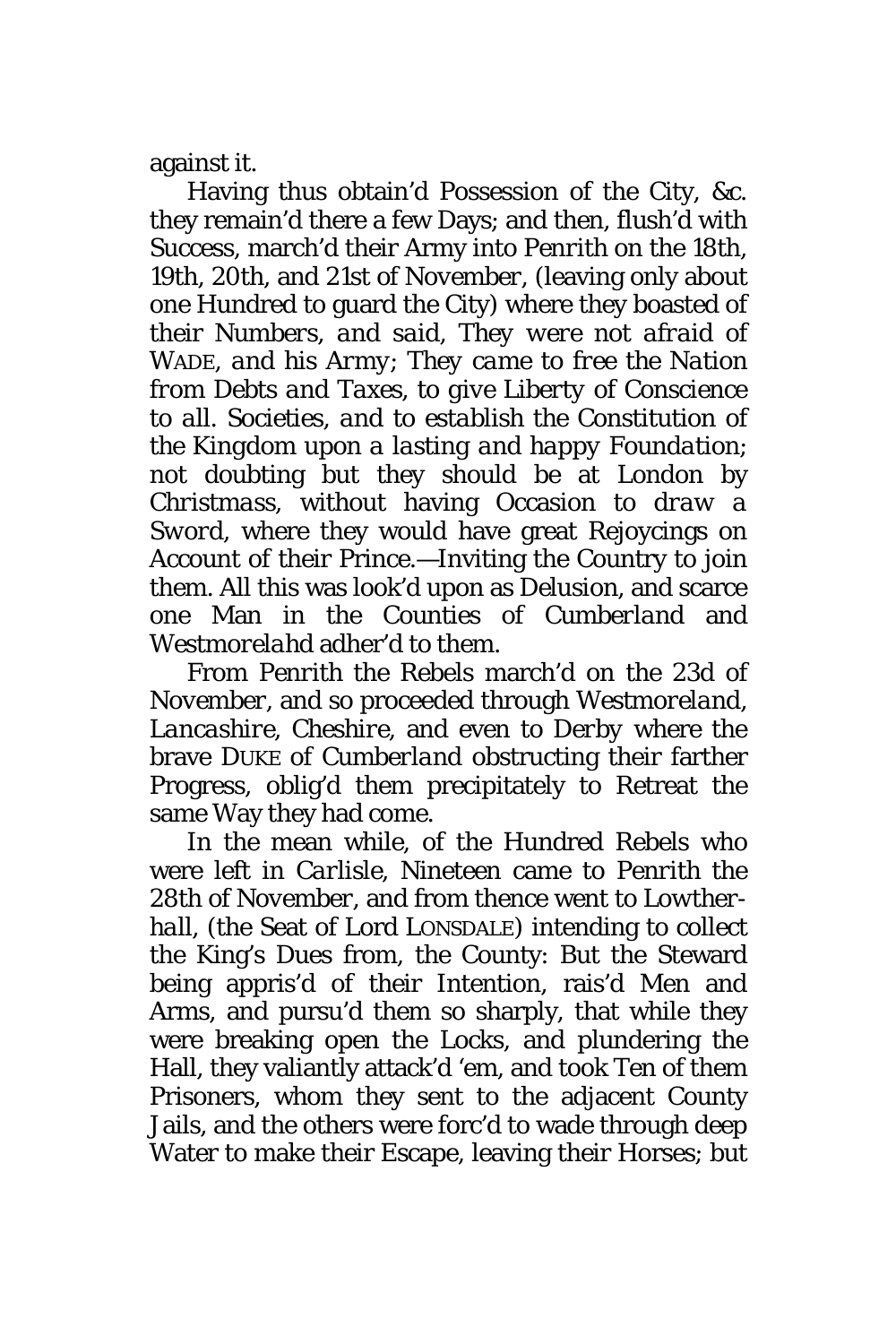afterwards they took others from the Country People, by force, and got to *Carlisle* the next Morning. In this desperate Action, there was but one of our Men wounded.

After this, they sent terrible Threatnings to *Penrith*, and to several Places about the County, of farther Mischief which they intended to execute; whereupon the Lord LONSDALE, and several Gentlemen, sent Notice, thereof to General WADE, requesting that he would send them One hundred Foot Soldiers, to secure them from their intended Insults; who accordingly, were sent, and remain'd at *Penrith* till the Return of the Rebels from *Derby*, and then march'd back to their General again.

The surprizing Reports of their cruel and rude Behaviour, caus'd many People, both in Towns and Country, to hide their best Effects, and fly into Villages, Dales, Mountains, and remote Places; for they had most inhumanly and violently forc'd Men, Horses, and Carts, to remove their Carriages, and this was generally tyranially commanded with *Sword in Hand*, and *or horrid Imprecations*; obliging the People to procure them Meat, Drinks and strong Liquors, Money, Shoes, Boots, Cloaths, and what ever else they thought proper to demand.

The Account of the Rebels Retreat coming to *Penrith* on the 14th of *December,* and that the DUKE'S Army closely pursu'd them, the Justices, Gentlemen, and Inhabitants thereabout, set strong Guards at the Bridges, Fords, and Ways, in order to attack their Vanguard; but their Hussars, having timely Intelligence of these Preparations for their Reception, rode back and stop'd the Duke of *Perth*, and about one hundred with him, from going thither.

That same Night *Penrith-Beacon* was illuminated, which alarm'd and rais'd many Thousands, both in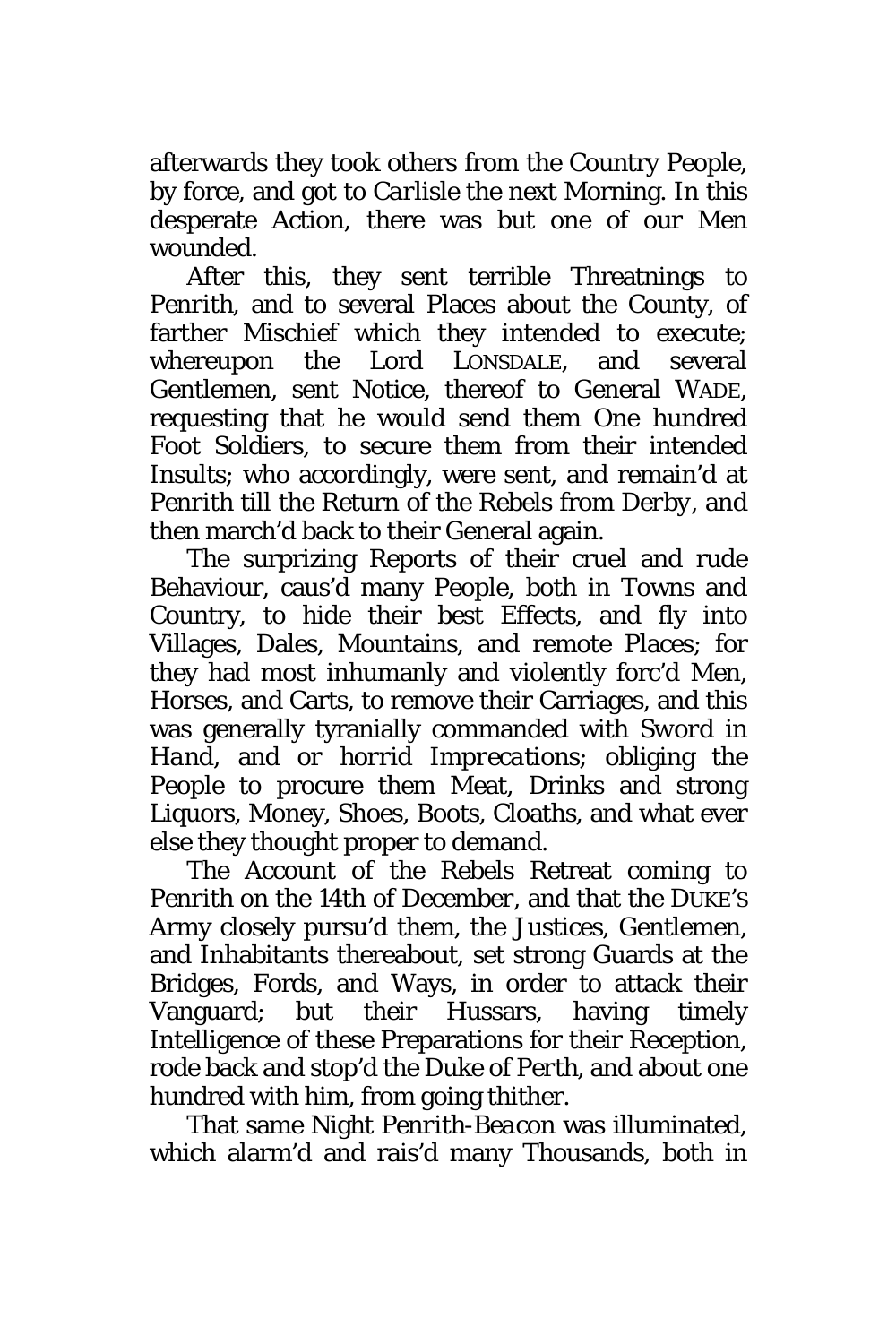*Westmoreland* and *Cumberland*, who, with loyal and valiant Hearts, met together the next Morning, being the 15th, near *Penrith*, arm'd with Guns, Swords, Pitch-forks, and other Weapons, ready to attack the laid Vanguard, if they dar'd to appear.

The Duke of *Perth*, and his Company, having Notice of this, forc'd a Guide to conduct them thro' By-ways on the *East-side*, in order to get either into *Carlisle* or *Scotland*: But the Countrymen pursuing them closely, got before them (by another Way) about *Longwathby-moor*, and stop'd their March: Hereupon the Rebels rode speedily back to *Kendal*, and join'd their Main Body that Night, having narrowly escap'd being kill'd or taken Prisoners.— One of their Horses was kill'd, and the *Hussar* taken Prisoner.

From *Kendal* they came forwards next Morning (being the 16th of *December)* towards *Shap*, and the Villages thereabout, threatning they would burn *Penrith*, *Clifton, Emont-bridge*, and *Lowther-hall*, and plunder the Country for five or six Miles round, for the Affronts (as they said) given to the Duke of *Perth* and his Company, and for the Prisoners taken at *Lowther-hall*; and also intended to kill those Country People, who had hunted them as above; (as some of them declared, they had Orders to do) but, through the Providence of God, and the diligent Pursuit of the worthy DUKE of *Cumberland* and his Army, the Rebels were disappointed of executing that Part of their barbarous and wicked Design; for, just as they were going out to burn and plunder, Part of the DUKE'S Army appear'd; and the Rebels imagining that some of General Wade's Horse would come on the *East-side* of them, and that in Consequence thereof a fatal Battle would be fought the next Morning, they were struck with great Surprize, Terror, and Confusion.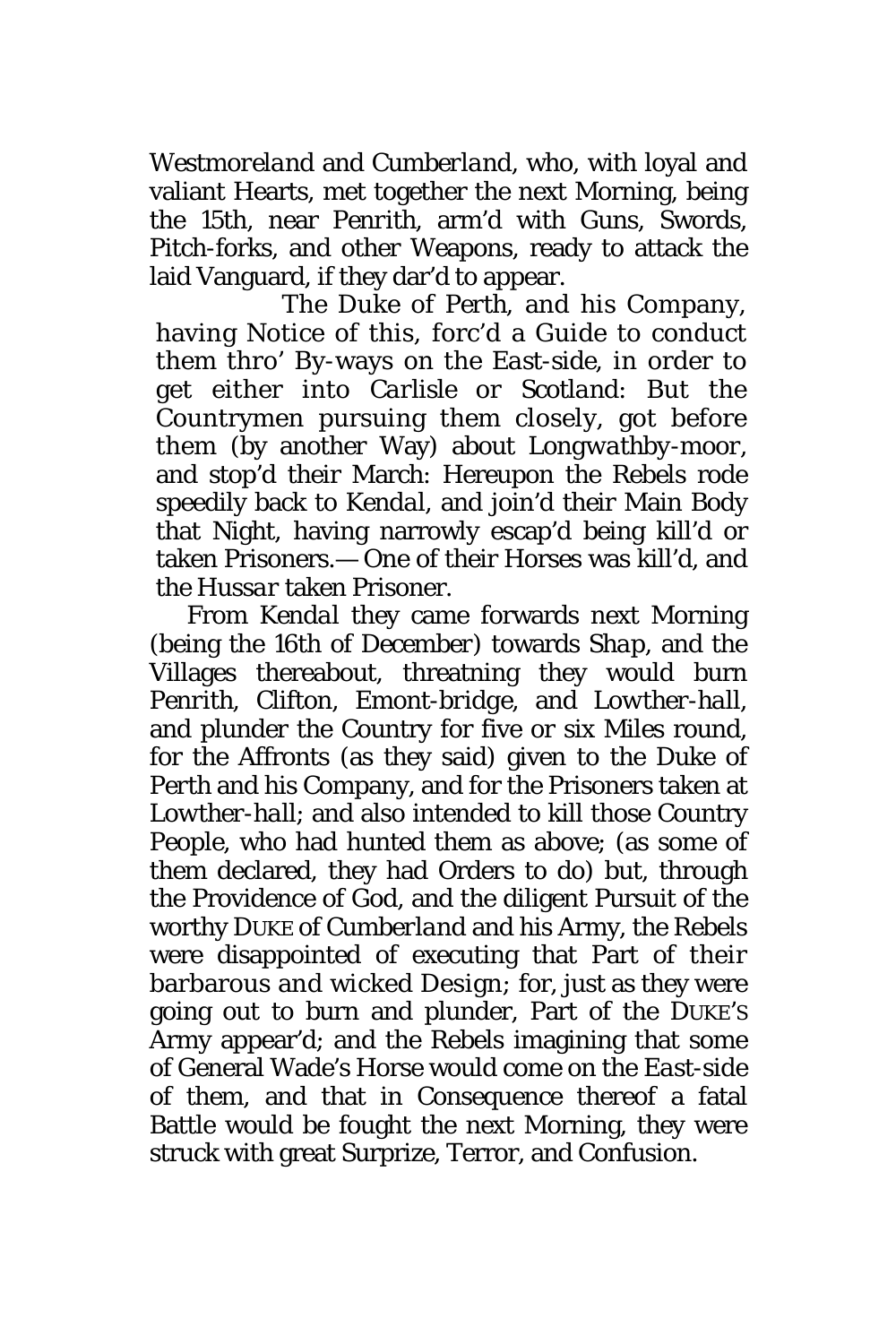The DUKE'S Army marched then towards *Clifton*, about which Place the Rebels had hid themselves in Lanes, under Hedges, in Courts, and Backsides of Houses, with an Intent to attack the King's Forces, and cut them off in their March to *Penrith;* but, as it pleased God, *T—s S*——*ge,* (a Friend who lived in *Clifton)* hearing of their base and treacherous Designs, and being very uneasy, how he might give the DUKE Intelligence thereof, his Son, with hearty good Will (tho' with the Hazard of his Life) went privately Out of his Father's House, and was so successful as to come up with Part of the Duke's Forces, just before they, came within Shot of these Skulkers, and gave Information of their base Intentions, and dangerous Situation: Whereupon the DUKE immediately commanded Pat of his Army to form themselves in order of Battle, and attack the Rebels before they got into *Clifton.—* Shortly after a great Firing was heard on both Sides; and then they went to it Sword in Hand.—Ten of the DUKE'S Forces were kill'd, and about Twenty of them sore wounded: Five of the Rebels were kill'd, and about Seventy taken Prisoners; and as for their wounded, no Account could be got, they having carried them off with them to *Penrith,* where they came in great hurry, muster'd up their Forces, got out their Baggage, Armour, and Plunder, and about Nine o'Clock at Night march'd from thence, and came to *Carlisle* the next Morning, being the 19th of *December*, where leaving about five hundred Men to defend the City, and keep the Duke in Play, they escaped into *Scotland*.

This Skirmish being over, the DUKE of *Cumberland*, the Duke of *Richmond,* and the Duke of *Kingston*, went to *T—-s S-—ge's* House, and stay'd there all Night but the greatest Part of the Army remain'd under Arms, tho' it rain'd extremely hard.—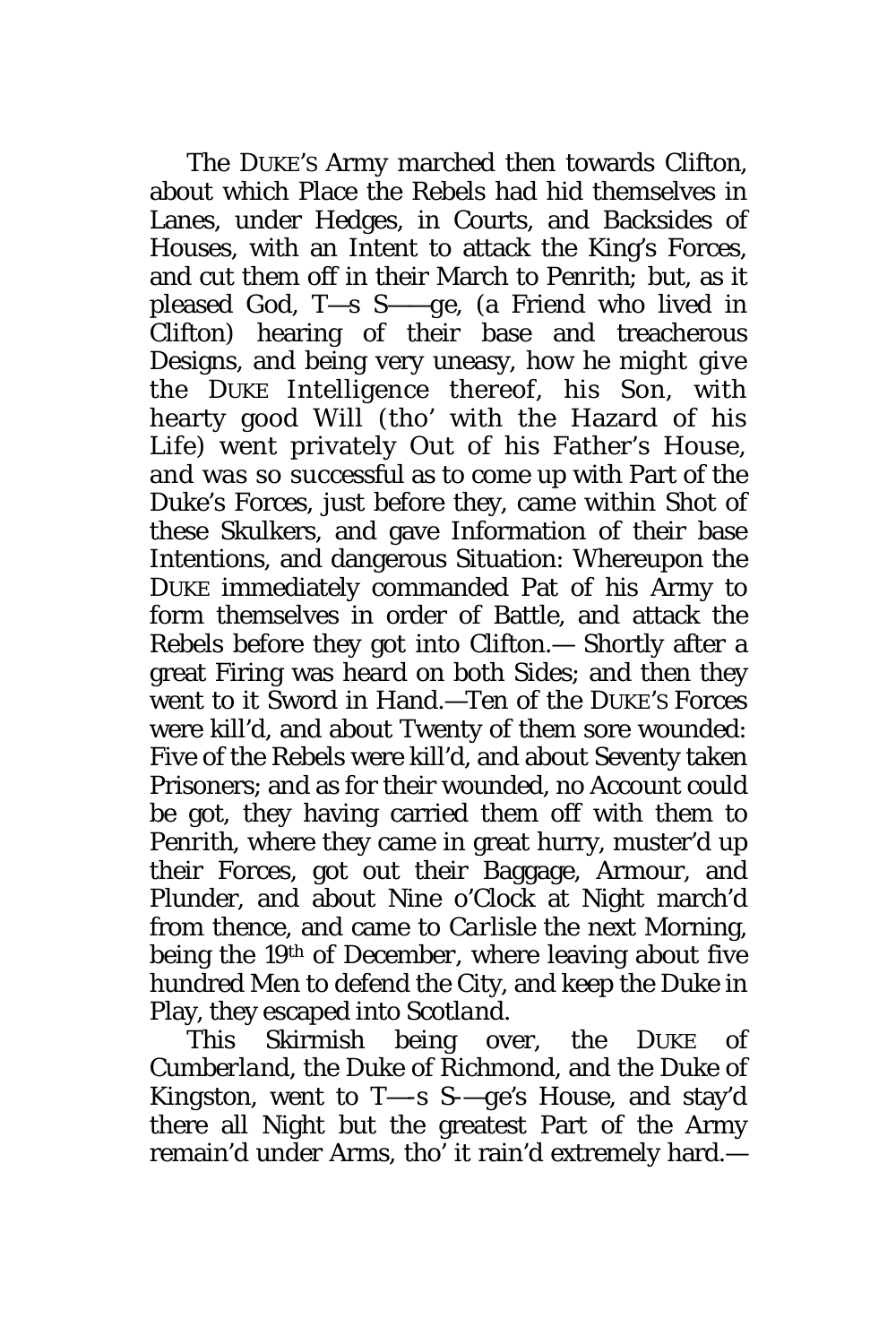Next Morning the DUKE visited the wounded Men, leaving some Money to defray the Expences of their Recovery, and then march'd with the Horse to *Penrith*; which Town had been plunder'd by the Rebels in such a cruel and vile manner both in their Goods and Provisions, as cannot be well expressed.

As soon as the People, round about the Country, heard of the Flight of the Rebels from *Penrith*, they immediately came in, loaded with Provisions, and the best. Entertainment they could procure, and with Hearts full of Joy, and great Gladness, welcom'd their Deliverer, the brave DUKE of *Cumberland*.

After two Days Stay in *Penrith* (in which Time the Foot, by the Help of the Country Peoples horses, were brought up) the DUKE and his Army marched out on the 21st of *December* in three Columns, and came in sight of *Carlisle* about Noon, when the Horse dismounted, and the whole Army prepared to besiege the City: Upon sight of which, the Rebels let at Liberty about thirty of the Country People which they had taken Prisoners, and the DUKE'S *German* Footman, who they took at *Lowther-hall*, when they were going to plunder and burn it; but they still detain'd six or eight, as Hostages, till Money was given them by the County, for the Affront (as they pretended) which was given to the Duke of *Perth* and his Company, as before mentioned.

*Carlisle* being now besieged by the KING'S Forces, the Rebels fir'd their Cannon from the City and Castle desperately for five Days, before the DUKE'S Artillery could be got to play, the Cannon and Ball being obliged to be brought from *Whitehaven,* thirty Miles distant, through very deep Roads, and the Battery to be raised by the Assistance of Countrymen.—But when the Battery was compleated, and the fireing of the Cannon of eighteen Pounders began, the dreadful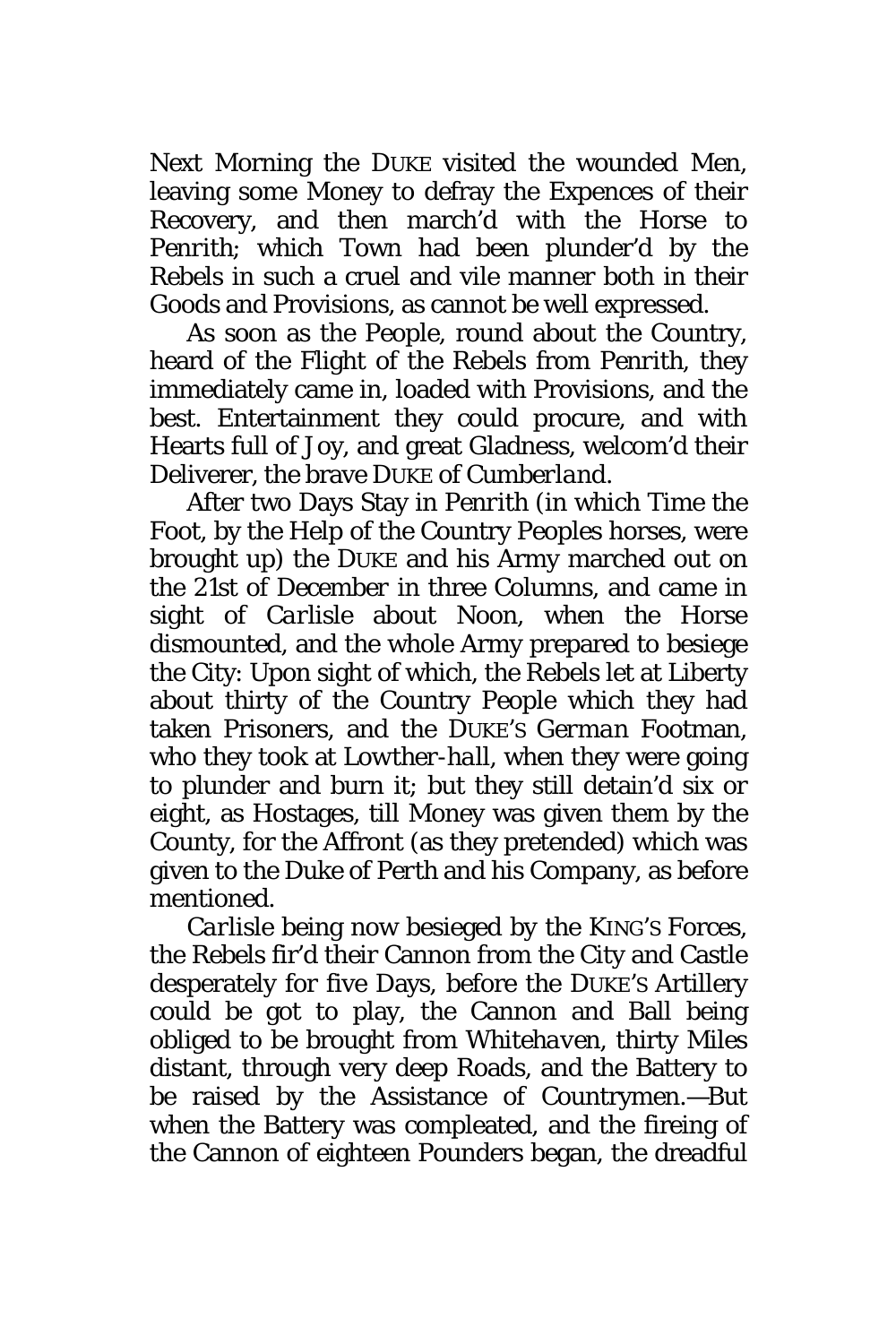and terrible Strokes of the Balls made the Houses shake exceedingly, the Windows clatter, and fill'd the Inhabitants both of City and Country with Amazement.---

For four Days this Battery kept playing, in which Time a Part of the Walls being shatterd, some of their Cannon dismounted, divers of the Rebels killed, and the Rest greatly terrify'd, they surrender'd up the City on the 31st of *December*, and themselves Prisoners at the Duke's Discretion, who order'd them to the Jails belonging to several adjacent Counties, and did not execute any of them: Except ten Men who had deserted from *Cope's* Army, and join'd the Rebels, who being found among the Prisoners, were immediately order'd to be hang'd. It is to be Remark'd, and Worthy of Observation, That though many hundreds of Cannon were fired from the City, Castle, and also from the DUKE'S Battery, (by which some few Houses near *Carlisle* were shatter'd and burnt) yet neither Man, Woman, Child, Beast, or Horses, belonging to the County, were kill'd) neither did any of the Countrymen loose their Lives in hunting the Duke of *Perth* and his Company from *Longwathby-moor* towards *Kendal*; nor in the Skirmishes at *Lowtherhall and* Clifton.----All which, being duly consider'd, ought to inspire every true *Briton* with Praise, and grateful Acknowledgments to Almighty God, for his wonderful Deliverance; and with Prayers for his future Preservation from the Insults of all our Enemies; and with Loyalty and due Respect to the present good and mild Government; and with Love to the brave worthy DUKE of *Cumberland*, who ventur'd his Life in imminent Dangers, and underwent great Fatigues and Hardships in driving back and defeating those Enemies to our *Religion, Laws* and *Liberties;* and,